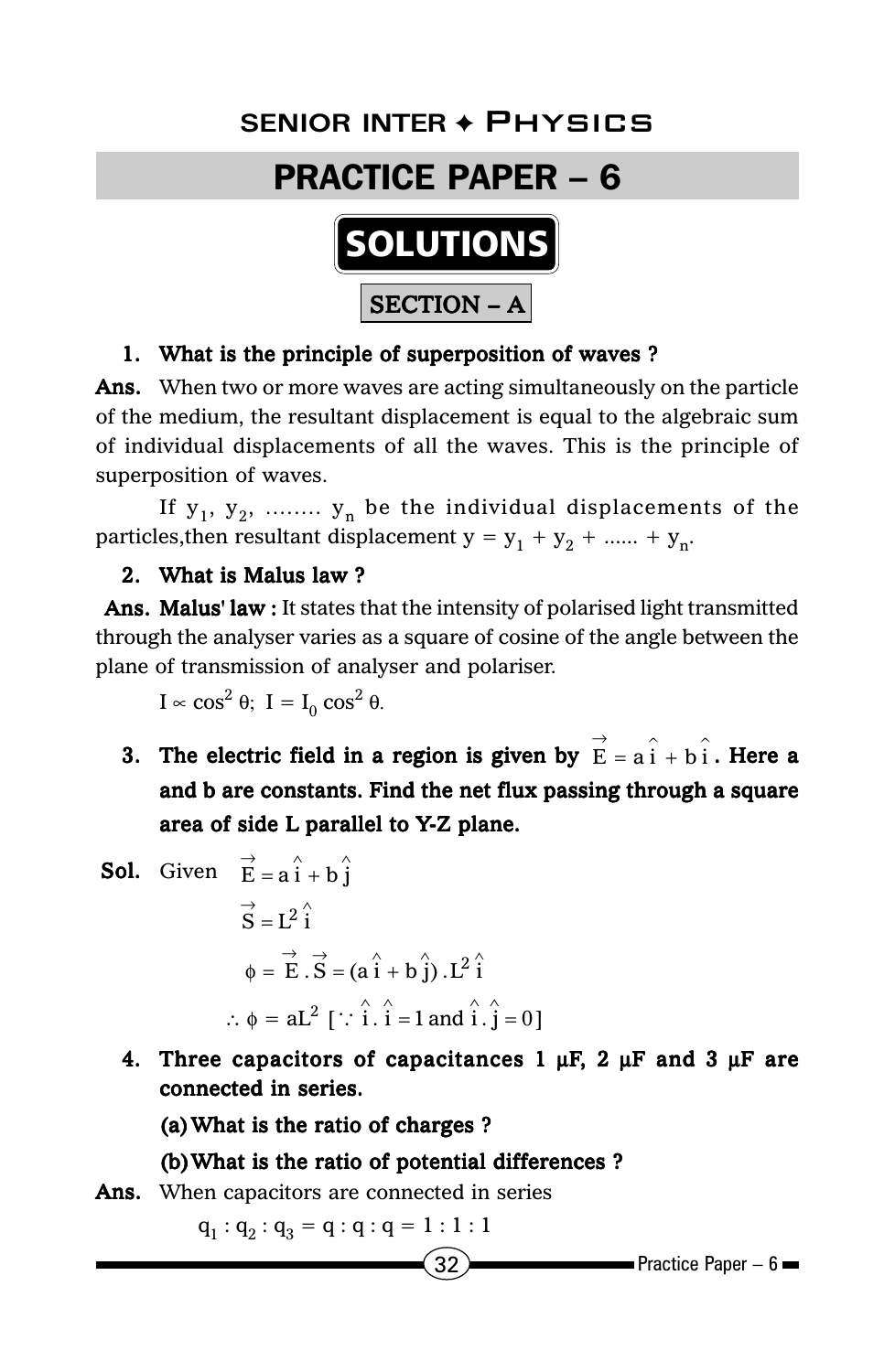

#### 5. Why are household appliances connected in parallel ?

Ans. In parallel, the voltage  $(V)$  across each appliance is same. The current (I) through them depends upon the power (P) of the appliance. The higher power appliance draws more current and lower power appliance draws less current.

 $(: P = VI or I \propto P)$ 

#### 6. Distinguish between ammeter and voltmeter.

#### Ans.

| Ammeter                                       | <b>Voltmeter</b>                                      |
|-----------------------------------------------|-------------------------------------------------------|
| 1) It is used to measure current.             | 1) It is used to measure P.D<br>between two points.   |
| Resistance of an ideal Ammeter                | Resistance of ideal volt meter                        |
| is zero.                                      | is infinity.                                          |
| It is connected in series in the<br>circuits. | It is connected in parallel in<br>3)<br>the circuits. |

#### 7. Magnetic lines from continous closed loops. Why ?

Ans. Magnetic lines of force always start from north pole and forming curved path, enter south pole and travel to north pole inside the magnet. Thus lines of force are forming closed loops.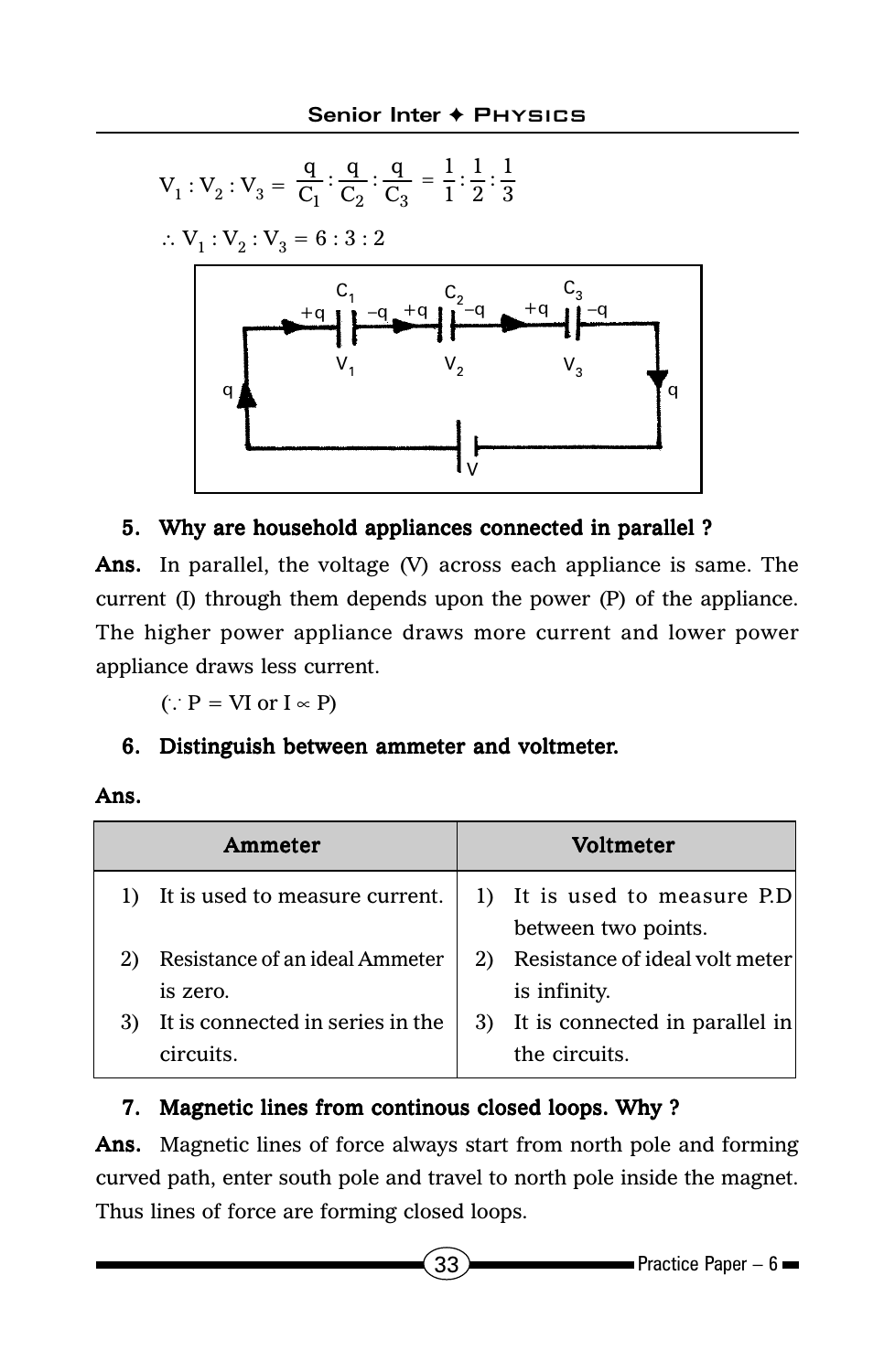#### 8. Write the expression for the reactance of

i) an inductor and ii) a capacitor.

- **Ans.** i) Inductive reactance  $(X_i) = \omega L$ 
	- ii) Capacitive reactance  $(X<sub>c</sub>) = \omega C$

#### 9. If the wavelength of Electromagnetic radiation is doubled, what happens to the energy of photon ?

**Ans. Photon energy (E)** = 
$$
hv = \frac{hc}{\lambda}
$$

$$
E \propto \frac{1}{\lambda}
$$
  
Given  $\lambda_1 = \lambda$ ,  $\lambda_2 = 2\lambda$ ,  $E_1 = E$   

$$
\frac{E_1}{E_2} = \frac{\lambda_2}{\lambda_1}
$$
  

$$
\frac{E}{E_2} = \frac{2\lambda}{\lambda}
$$
  

$$
E_2 = E/2.
$$

∴ The energy of photon reduces to half of its initial value

#### 10. Define Modulation. Why is it necessary ?

Ans. Modulation : The process of combining low frequency audio signal with high frequency carrier wave is called modulation.

## SECTION – B

#### 11. What are beats ? When do they occur ? Explain their use if any.

Ans. Two sound waves of nearly same frequency are travelling in the same direction and interfere to produce a regular waxing (maximum) and waning (minimum) in the intensity of the resultant sound waves at regular intervals of time is called beats.

It two vibrating bodies have slightly difference in frequencies, beats can occur.

No. of beats can be heard  $\Delta v = v_1 - v_2$ 

**Importance :** 1. It can be used to tune musical Instruments

2. Beats are used to detect dangerous gases.

$$
34
$$

 $\blacksquare$ Practice Paper – 6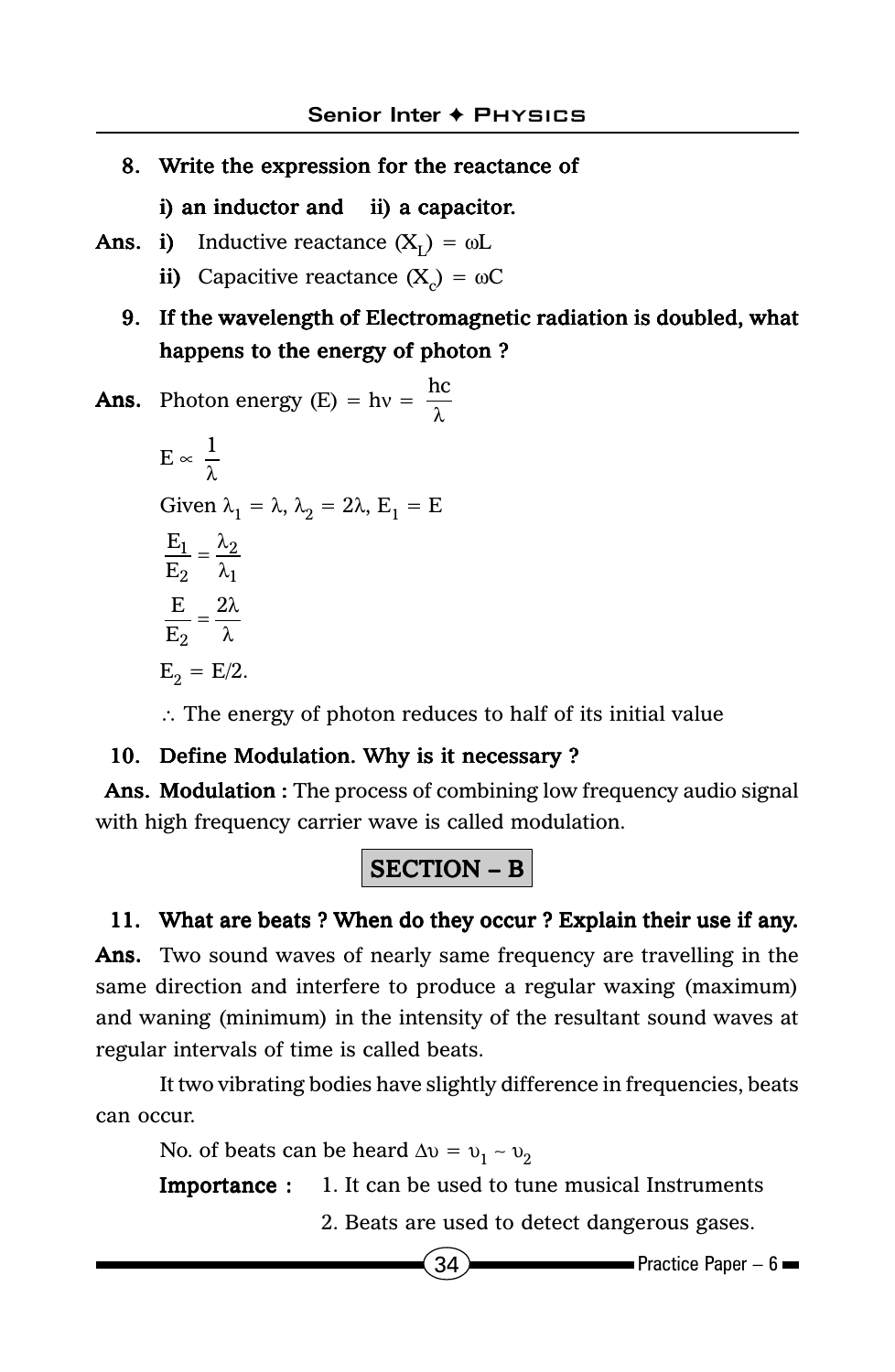#### Explanation for tuning musical instruments with beats :

Musicians use the beat phenomenon in tuning their musical instruments. If an instrument is sounded against a standard frequency and tuned until the beats disappear then the instrument is in tune with the standard frequency.

#### 12. Derive an expression for the intensity of the electric field at a point on the axial line of an electric dipole.

#### Ans. Electric field at a point on the axis of a dipole :

- 1) Consider an electric dipole consisting of two charges –q and +q separated by a distance '2a' with centre 'O'.
- 2) We shall calculate electric field E at point P on the axial line of dipole, and at a distance  $OP = r$ .



3) Let  $E_1$  and  $E_2$  be the intensities of electric field at P due to charges +q and –q respectively.

4) Therefore, 
$$
E_1 = \frac{1}{4\pi\varepsilon_0} \times \frac{q}{(AP)^2} = \frac{1}{4\pi\varepsilon_0} \times \frac{q}{(r-a)^2}
$$
 along AP  
and  $E_2 = \frac{1}{4\pi\varepsilon_0} \times \frac{q}{(BP)^2} = \frac{1}{4\pi\varepsilon_0} \times \frac{q}{(r+a)^2}$  along PB

The resultant intensity at P is  $E = E_1 - E_2$ 

[ $\therefore$  They are opposite and  $E_1 > E_2$ ]

$$
\Rightarrow E = \frac{1}{4\pi\epsilon_0} \times \frac{q}{(r-a)^2} - \frac{1}{4\pi\epsilon_0} \times \frac{q}{(r+a)^2}
$$
  
\n
$$
= \frac{q}{4\pi\epsilon_0} \left[ \frac{1}{(r-a)^2} - \frac{1}{(r+a)^2} \right]
$$
  
\n
$$
= \frac{q}{4\pi\epsilon_0} \left[ \frac{(r+a)^2 - (r-a)^2}{(r^2 - a^2)^2} \right]
$$
  
\n
$$
= \frac{q}{4\pi\epsilon_0} \times \frac{4ra}{(r^2 - a^2)^2}
$$
  
\n35\nPractice Paper - 6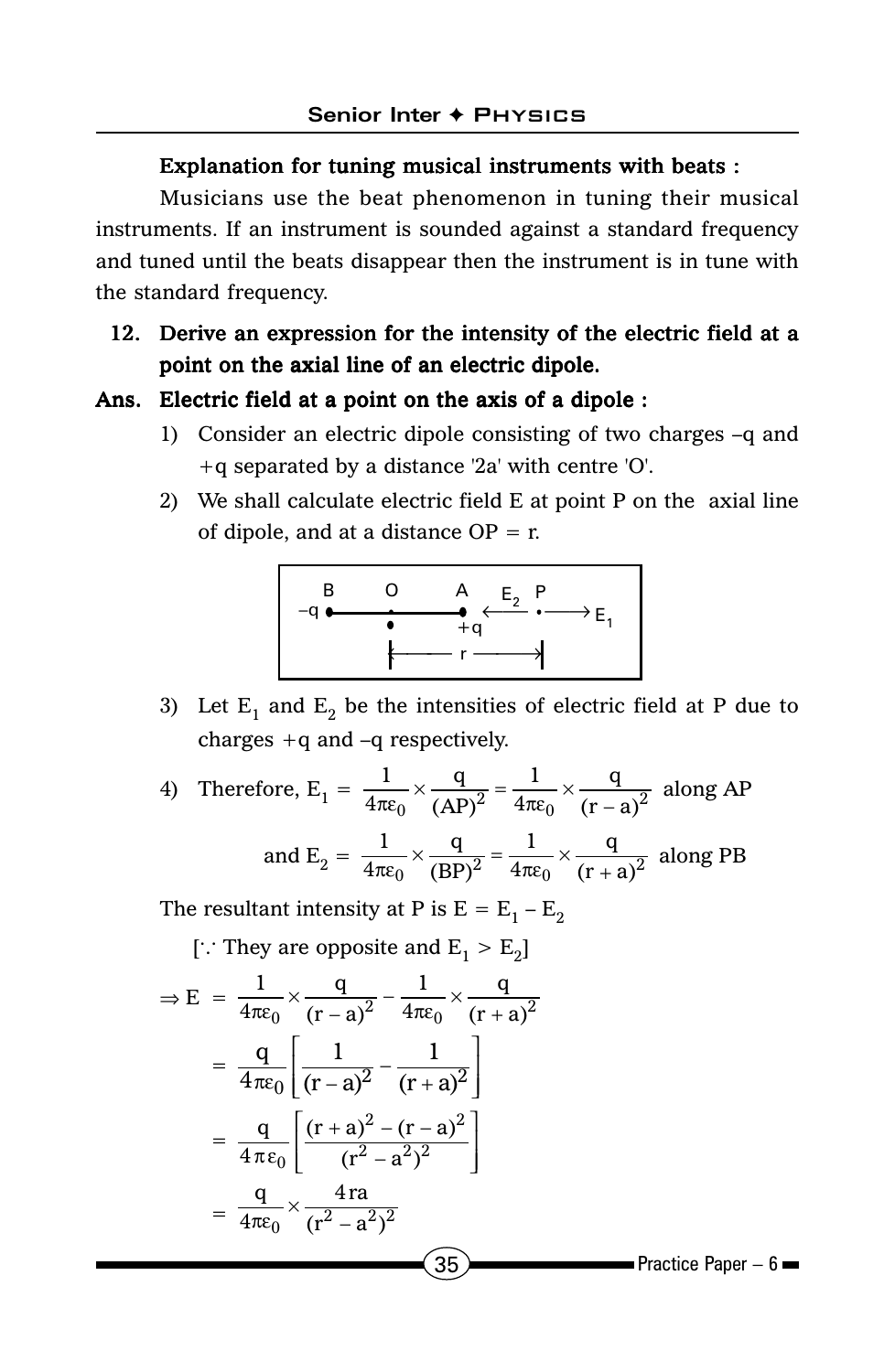$$
\therefore E = \frac{1}{4\pi\varepsilon_0} \frac{2pr}{(r^2 - l^2)^2}
$$
 Where P = 2 aq  
If r > a then a<sup>2</sup> can be neglected in comparison to r<sup>2</sup>.  

$$
\therefore E = \frac{1}{4\pi\varepsilon_0} \times \frac{2Pr}{r^4} = \frac{1}{4\pi\varepsilon_0} \times \frac{2P}{r^3}
$$
  
In vector form,  $\vec{E} = \frac{2\vec{P}}{4\pi\varepsilon_0 r^3}$ 

#### 13. Derive an expression for the energy stored in a capacitor.

Ans. Expression for the energy stored in a capacitor : Consider an uncharged capacitor of capacitance 'c' and its initial will be zero. Now it is connected across a battery for charging then the final potential difference across the capacitor be 'v' and final charge on the capacitor be 'Q'

∴ Average potential difference  $V_A = \frac{0 + V}{2} = \frac{V}{2}$ 

Hence workdone to move the charge Q = W =  $V_A \times Q = \frac{VQ}{2}$ 

This is stored as electrostatic potential energy 'U'

$$
\therefore \; U = \frac{QV}{2}
$$

We know  $Q = CV$  then 'U' can be written as given below.

$$
U = \frac{QV}{2} = \frac{1}{2} CV^2 = \frac{Q^2}{2C}
$$

∴ Energy stored in a capacitor

$$
U = \frac{QV}{2} = \frac{1}{2} CV^2 = \frac{1}{2} \frac{Q^2}{C}
$$

- 14. A potentiometer wire is 5m long and a potential difference of 6 V is maintained between its ends. Find the emf of a cell which balances against a length of 180 cm of the potentiometer wire.
- **Sol.** Length of potentiometer wire  $L = 5m$ Potential difference  $V = 6$  Volt

$$
36
$$

 $\blacksquare$ Practice Paper – 6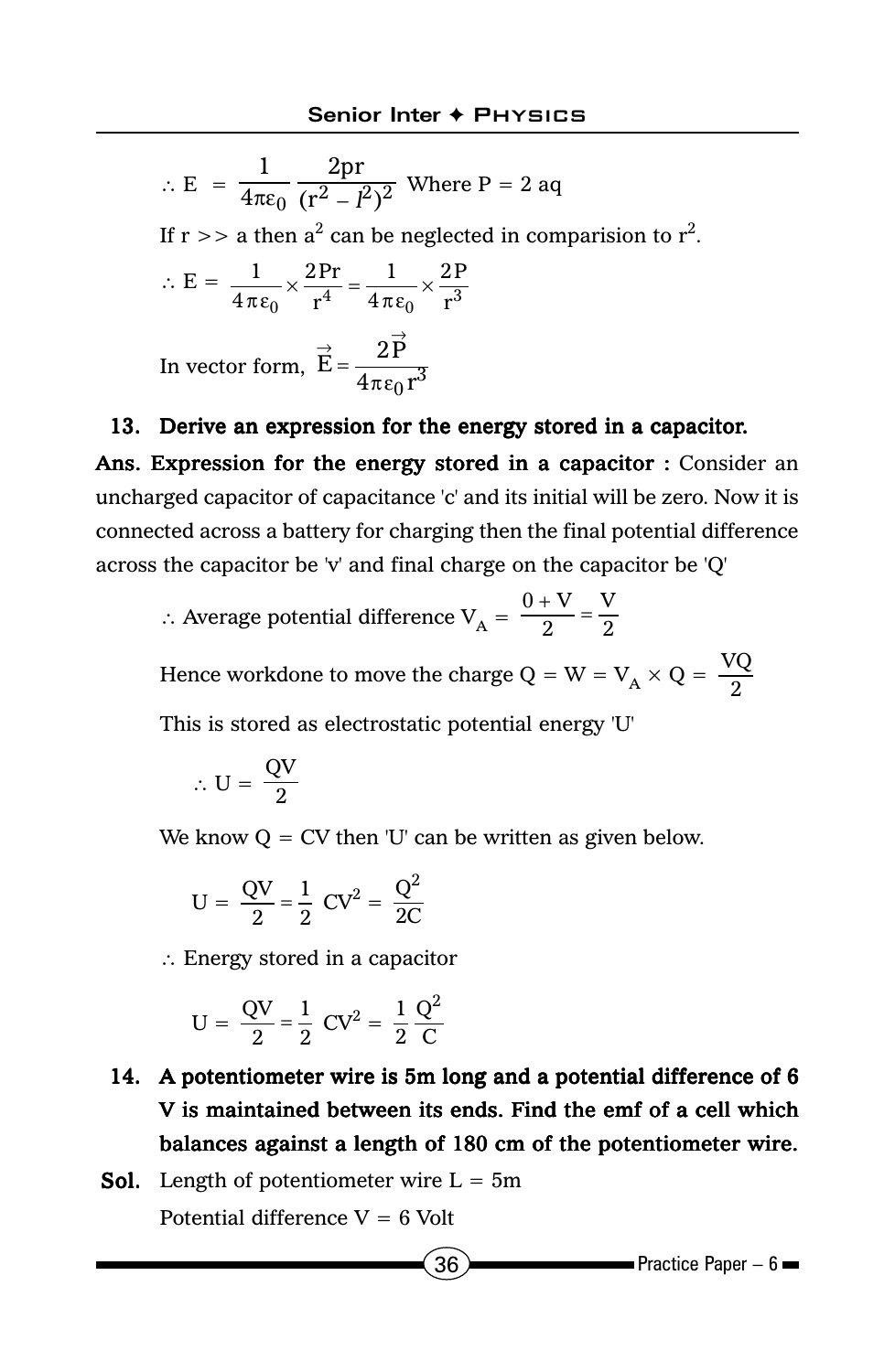Potential gradient  $\phi = \frac{V}{L} = \frac{6}{5} = 1.2 V/M$ Balancing length  $l = 180$ cm = 1.80m Emf of the cell  $E = \phi l = 1.2 \times 1.8 = 2.16V$ .

#### 15. State and explain Biot-Savart law.

Ans. Consider a very small element of length d*l* of a conductor carrying current (i). Magnetic induction due to small element at a point p distance r form the element.

Magnetic induction (dB) is directly proportional to i) current (i) ii) Length of the element  $(d)$  iii) sine angle between r and dl and iv) Inversely proportional to the square of the distance from small element to point P.



$$
dB \propto \frac{\mathrm{i} \, \mathrm{d} \, \mathrm{I} \sin \theta}{r^2}
$$

$$
dB = \frac{\mu_0}{4\pi} \cdot \frac{i \, d \, \textit{Isin} \, \theta}{r^2}
$$

where  $\mu_0$  = permeability in free space.

$$
\frac{\mu_0}{4\pi} = 10^{-7}
$$
 Wb m<sup>-1</sup> A<sup>-1</sup>

In vector form 
$$
\vec{d}B = \frac{\mu_0 i}{4 \pi} \left( \frac{\vec{d}l \times \vec{r}}{r^3} \right)
$$

#### 16. What is Green house effect and its contribution towards the surface temperature of earth ?

Ans. Green house effect : Temperature of the earth increases due to the radiation emitted by the earth is trapped by atmospheric gases like  $CO<sub>2</sub>$ ,  $CH<sub>4</sub>$ , N<sub>2</sub>, Chlorofluoro carbons etc is called green house effect.

i) Radiation from the sun enters the atmosphere and heat the objects on the earth. These heated objects emit infrared rays.

$$
37\phantom{.0}
$$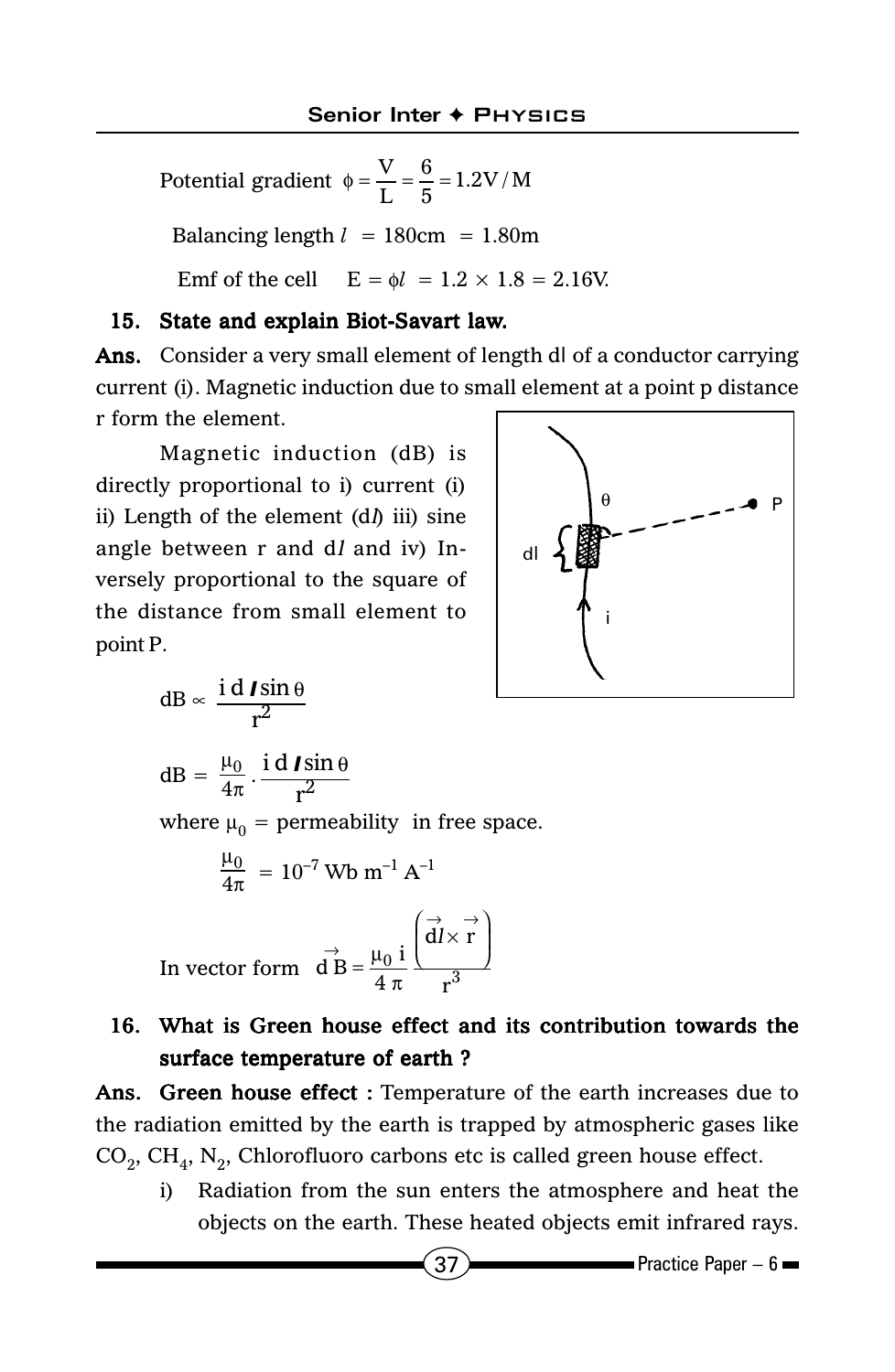- ii) These rays are reflected back to Earth's surface and trapped in the Earth's atmosphere. Due to this temperature of the earth increases.
- iii) The layers of carbon dioxide  $(CO<sub>2</sub>)$  and low lying clouds prevent infrared rays to escape Earth's atmosphere.
- iv) Since day–by–day the amount of carbondioxide in the atmosphere increases, more infrared rays are entrapped in the atmosphere.
- v) Hence the temperature of the Earth's surface increases day by day.

#### 17. Explain the different types of spectral series.

Ans. The atomic hydrogen emits a line spectrum consisting of five series.

|  |  |  |  |  |  | T vman series : $v = \text{Rc} \left( \frac{1}{1^2} - \frac{1}{n^2} \right)$ where $n = 2, 3, 4, $ |
|--|--|--|--|--|--|----------------------------------------------------------------------------------------------------|
|--|--|--|--|--|--|----------------------------------------------------------------------------------------------------|

- 2) Balmer series :  $v = \text{Rc} \left( \frac{1}{2^2} \frac{1}{2^2} \right)$  $\left(\frac{1}{2^2} - \frac{1}{n^2}\right)$  where n = 3, 4, 5, ........
- 3) Paschen series :  $v = \text{Rc} \left( \frac{1}{3^2} \frac{1}{2^2} \right)$  $\left(\frac{1}{3^2} - \frac{1}{n^2}\right)$  where n = 4, 5, 6, ........

4) Brackett series : 
$$
v = \text{Rc} \left( \frac{1}{4^2} - \frac{1}{n^2} \right)
$$
 where  $n = 5, 6, 7, \dots$ 

5) Pfund series :  $v = \text{Rc} \left( \frac{1}{5^2} - \frac{1}{2^2} \right)$  $\left(\frac{1}{5^2} - \frac{1}{n^2}\right)$  where n = 6, 7, 8, ........

#### 18. Distinguish between zener breakdown and avalanche breakdown. breakdown.

| Zener break down                | Avalanche break down           |  |  |
|---------------------------------|--------------------------------|--|--|
| Zener break down occurs at      | 1. Avalanche break down        |  |  |
| heavily doped diodes.           | occurs at lightly doped        |  |  |
|                                 | diodes.                        |  |  |
| This occurs at low reverse bias | 2. This occurs at high reverse |  |  |
| voltages.                       | bias voltages.                 |  |  |
|                                 |                                |  |  |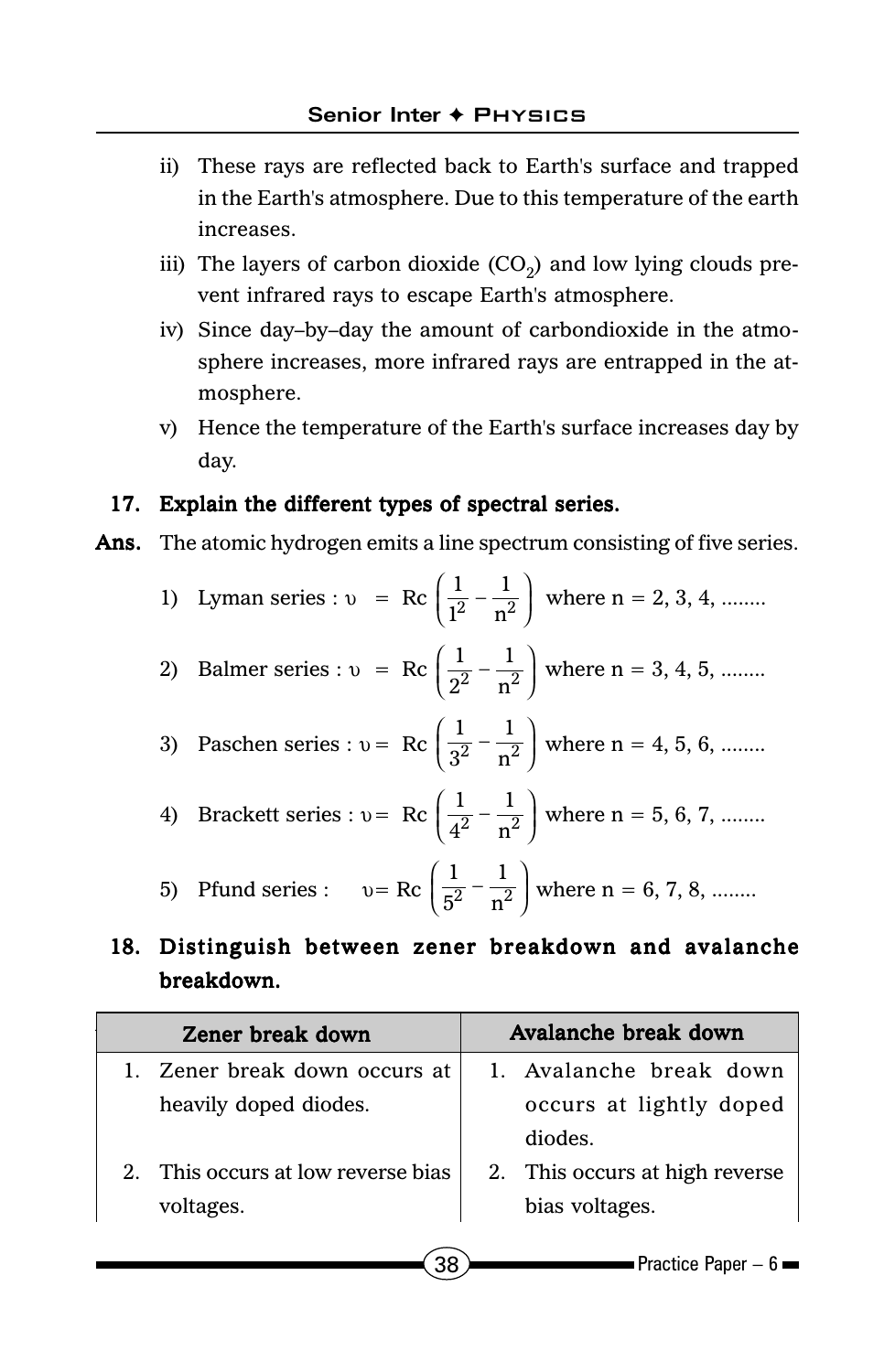- 3. This occurs due to field emission.
- 4. Width of depletion layer is small.
- 3. This occurs due to ionisation by collision.
- 4. Width of depletion layer is also small.

## SECTION – C

#### 19. Draw a neat labelled diagram of a compound microscope and explain its working. Derive an expression for its magnification.

Ans. Description : It consists of two convex lenses separated by a distance. The lens near the object is called objective and the lens near the eye is called eye piece. The objective lens has small focal length and eye piece has of larger focal length. The distance of the object can be adjusted by means of a rack and pinion arrangement.



**Working**: The object OJ is placed outside the principal focus of the objective and the real image is formed on the other side of it. The image  $I_1$  $G<sub>1</sub>$  is real, inverted and magnified.

This image acts as the object for the eyepiece. The position of the eyepiece is so adjusted that the image due to the objective is between the optic centre and principal focus to form the final image at the near point. The final image IG is virtual, inverted and magnified.

Magnifying Power : It is defined as the ratio of the angle subtended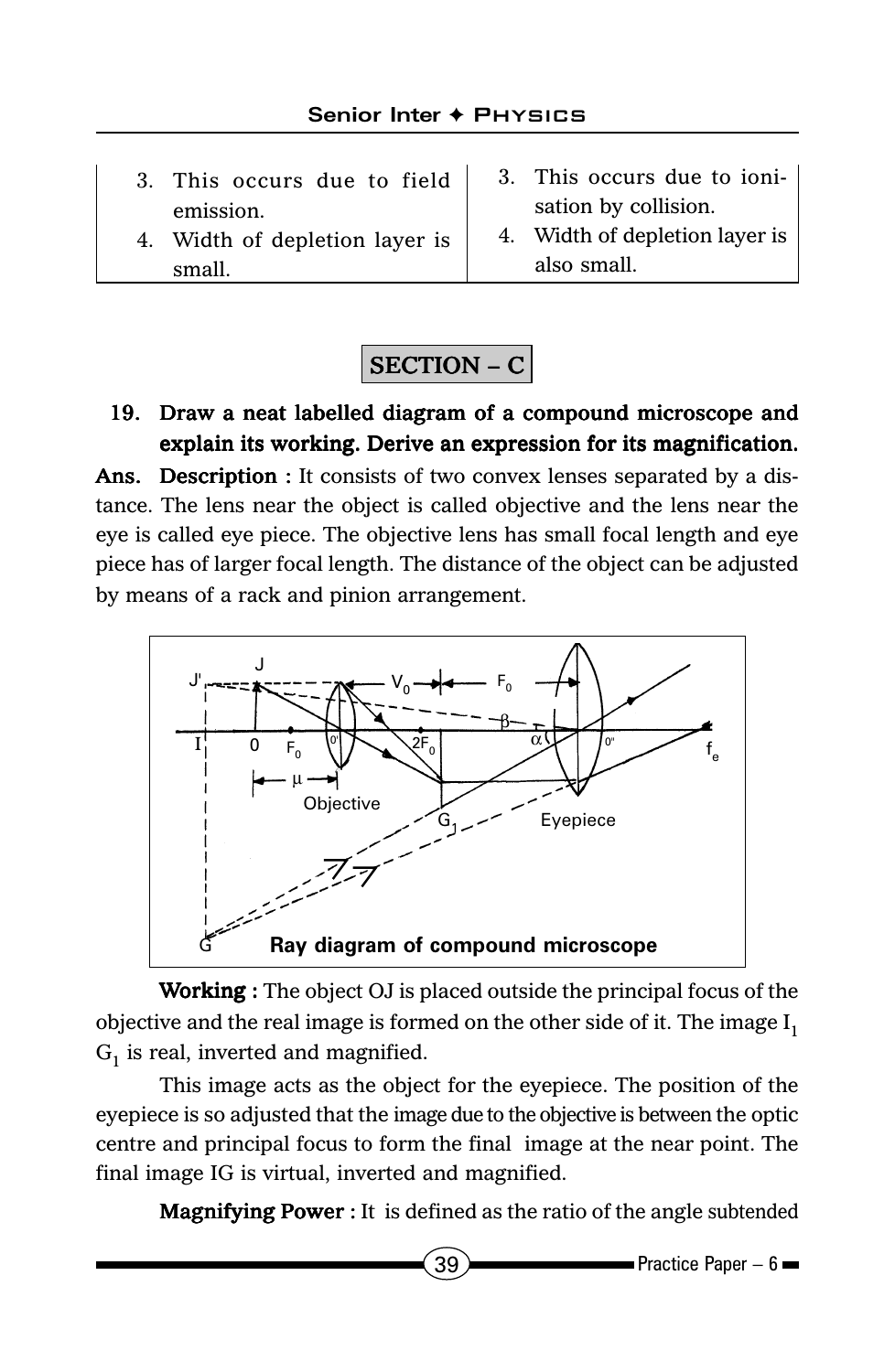by the final image at the eye when formed at near point to the angle subtended by the object at the eye when imagined to be at near point.

Imagining that the eye is at the optic centre, the angle subtended by the final image is  $\alpha$ . When the object is imagined to be taken at near point it is represented by I J' and  $OJ = I J'$ . The angle made by I J' at the eye is β. Then by the definition of magnifying power.

$$
m = \frac{\alpha}{\beta} \approx \frac{\tan \theta}{\tan \beta} \text{ for small angles} \begin{bmatrix} \therefore \Delta \text{IGO}^{\prime\prime} \Rightarrow \tan \alpha = \frac{\text{IG}}{\text{IO}^{\prime\prime}} \\ \therefore \Delta \text{IJ'O}^{\prime\prime} \Rightarrow \tan \beta = \frac{\text{IJ}^{\prime}}{\text{IO}^{\prime\prime}} \end{bmatrix}
$$

$$
= \frac{\text{IG}/\text{IO}^{\prime\prime}}{\text{IJ}^{\prime}/\text{IO}^{\prime\prime}} = \frac{\text{IG}}{\text{IJ}^{\prime}} = \frac{\text{IG}}{\text{OI}^{\prime}} \cdot (\therefore \text{IJ}^{\prime} = \text{OJ})
$$

Dividing and multiplying by  ${\rm I}_1$   ${\rm G}_1$  on the right side, we get

$$
m = \left(\frac{IG}{I_1 \ G_1}\right) \left(\frac{I_1 \ G_1}{OJ}\right)
$$

Magnifying power of the objective (m<sub>0</sub>) =  $I_1 G_1 / OJ$  = Height of the image due to the objective. Height of its object.

Magnifying power of the eye piece (m<sub>e</sub>) = IG/I<sub>1</sub>G<sub>1</sub> = Height of the final image / Height of the object for the eyepiece.

 $\therefore$  m =  $\overline{m_0 \times m_e}$  ..... (1)

**To find**  $\mathbf{m_0}$  **:** In figure OJ O' and I<sub>1</sub> G<sub>1</sub> O' are similar triangles.

$$
\left(\frac{I_1 \ G_1}{OJ}\right) = \frac{O'I_1}{O'O} \ .
$$

Using sign convention, we find that  $\text{O}\text{I}_1 = + \text{v}_0$  and  $\text{O}\text{O} = -\text{u}$  where  $\mathbf{v}_0$  is the image distance due to the objective and  $\mathbf{u}$  is the object distance for the objective or the compound microscope.  ${\rm I_1G_1}$  is negative and OJ is positive.

 $(40)$  Practice Paper – 6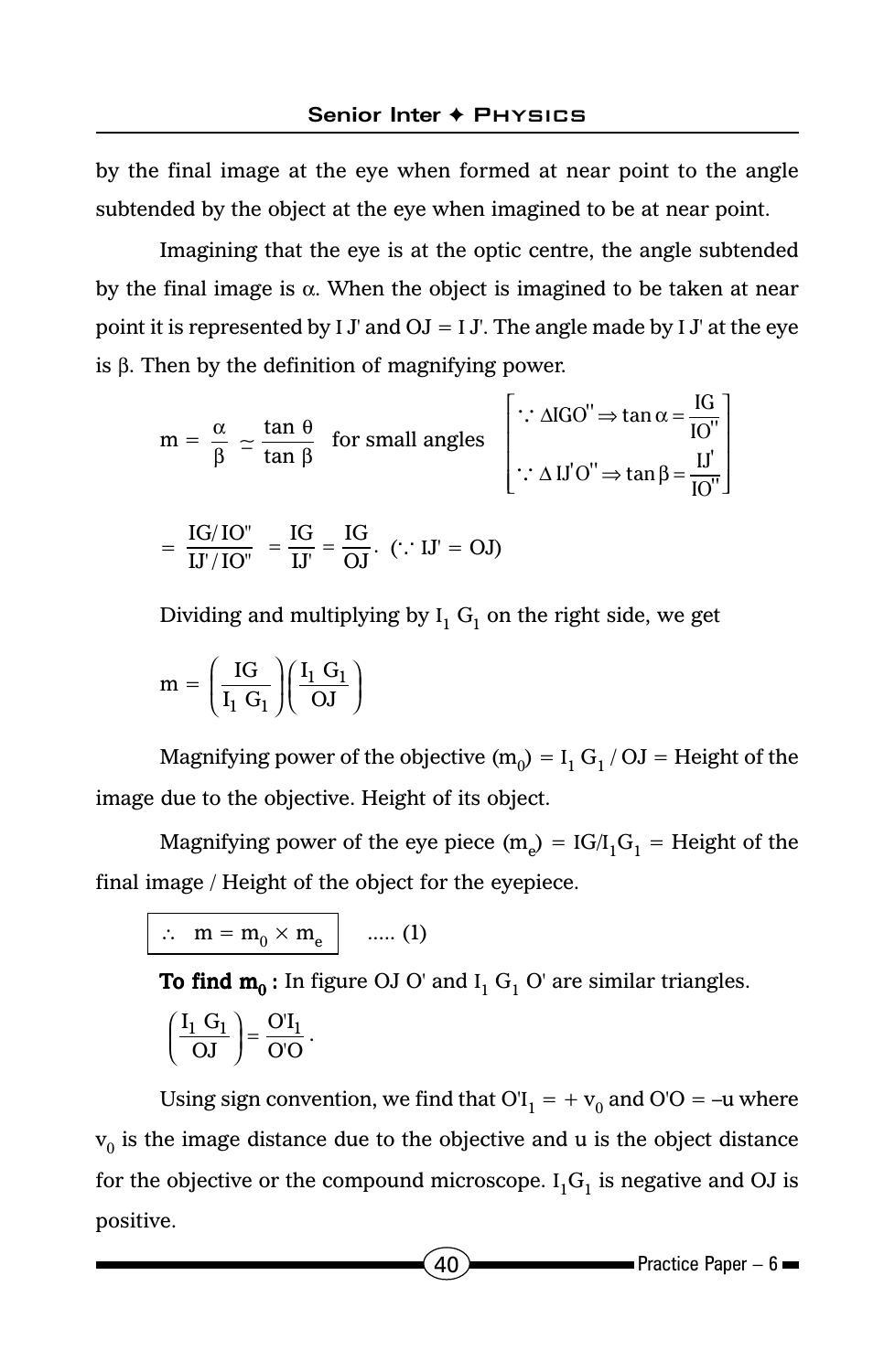$$
\therefore m_0 = \frac{v_0}{u} \cdot \left( \because \frac{l_1 G_1}{OJ} = m_0 \right)
$$

To find  $m_a$ : The eyepiece behaves like a simple microscope. So the magnifying power of the eye piece.

$$
\therefore \quad m_e = \left(1 + \frac{D}{f_e}\right)
$$

Where  $f_e$  is the focal length of the eyepiece.

Substituting  $m_0$  and  $m_e$  in equation (1),

$$
m = + \frac{v_0}{u} \left( 1 + \frac{D}{f_e} \right)
$$

When the object is very close to the principal focus  $F_0$  of the objective, the image due to the objective becomes very close to the eyepiece.

 $u \approx -f_0$  and  $v_0 \approx L$ 

Where L is the length of the microscope. Then

$$
m \; \approx \; - \frac{L}{f_0} \left( 1 + \frac{D}{f_e} \right)
$$

## 20. Describe the working of a AC generator with the aid of simple diagram and necessary expressions.

Ans. "An electrical machine used to convert mechanical energy into electrical energy is known as A.C generator/alternator".

**Principle :** It works on the principle of electromagnetic induction.

#### Construction :

i) **Armature**: Armature coil (ABCD) consists of a large number of turns of insulated copper wire wound over a soft iron core.

ii) Strong field magnet : A strong permanent magnet (or) an electromagnet whose poles (N and S) are cylindrical in shape used as a

 $(41)$  Practice Paper – 6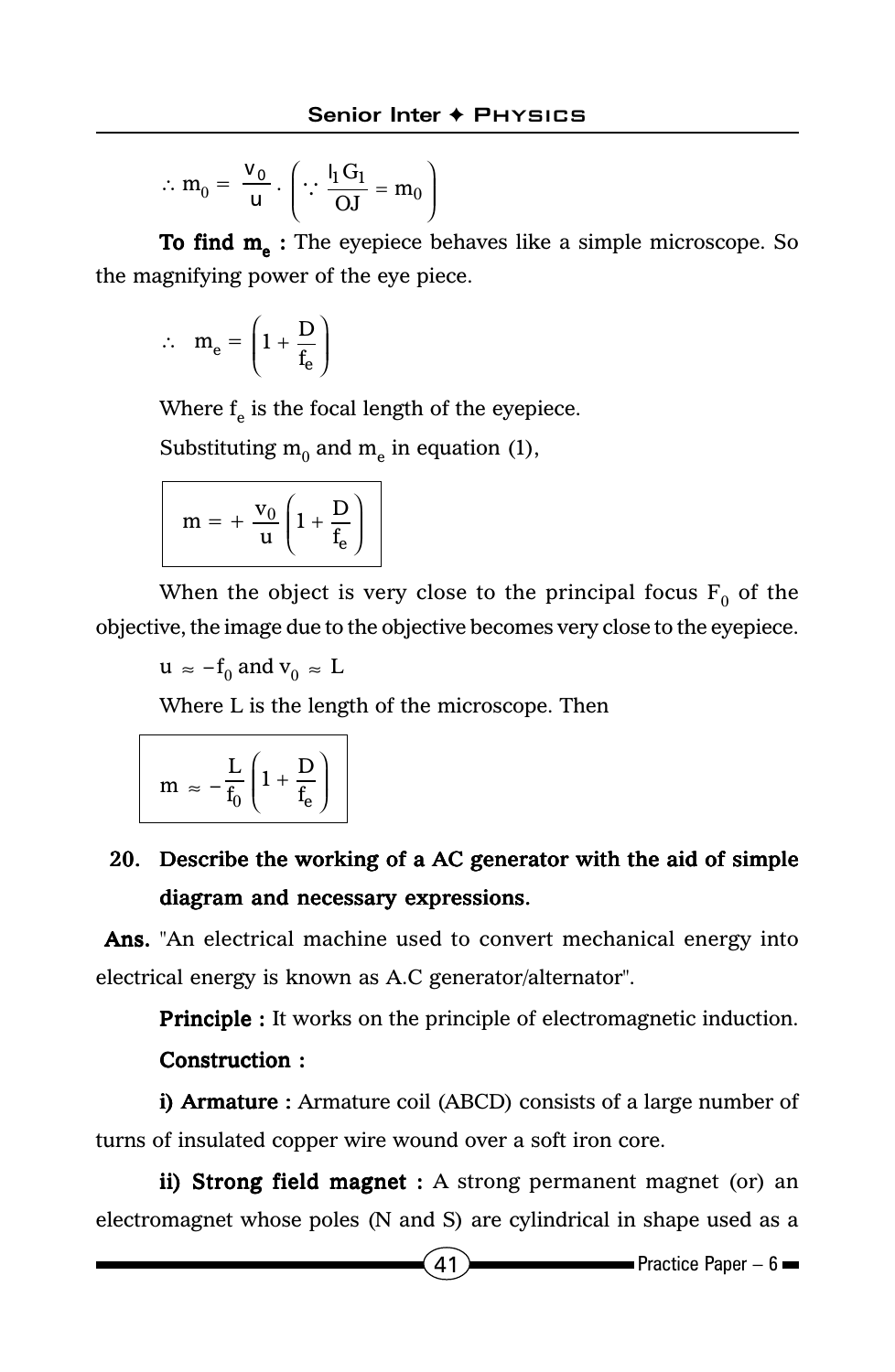field magnet. The armature coil rotates between the pole pieces of the field magnet.

iii) Slip rings : The two ends of the armature coil are connected to two brass slip rings  $R_1$  and  $R_2$ . These rings rotate along with the armature coil.

iv) Brushes : Two carbon brushes  $B_1$  and  $B_2$  are pressed against the slip rings. The brushes remain fixed while slip rings rotate along with the armature. These brushes are connected to the load through which the out put is obtained.



Working : When the armature coil ABCD rotates is the magnetic field provided by the strong field magnet, it cuts the magnetic line of force. The magnetic flux linked with the coil changes due to the rotation of the armature and hence induced e.m.f is set up in the coil.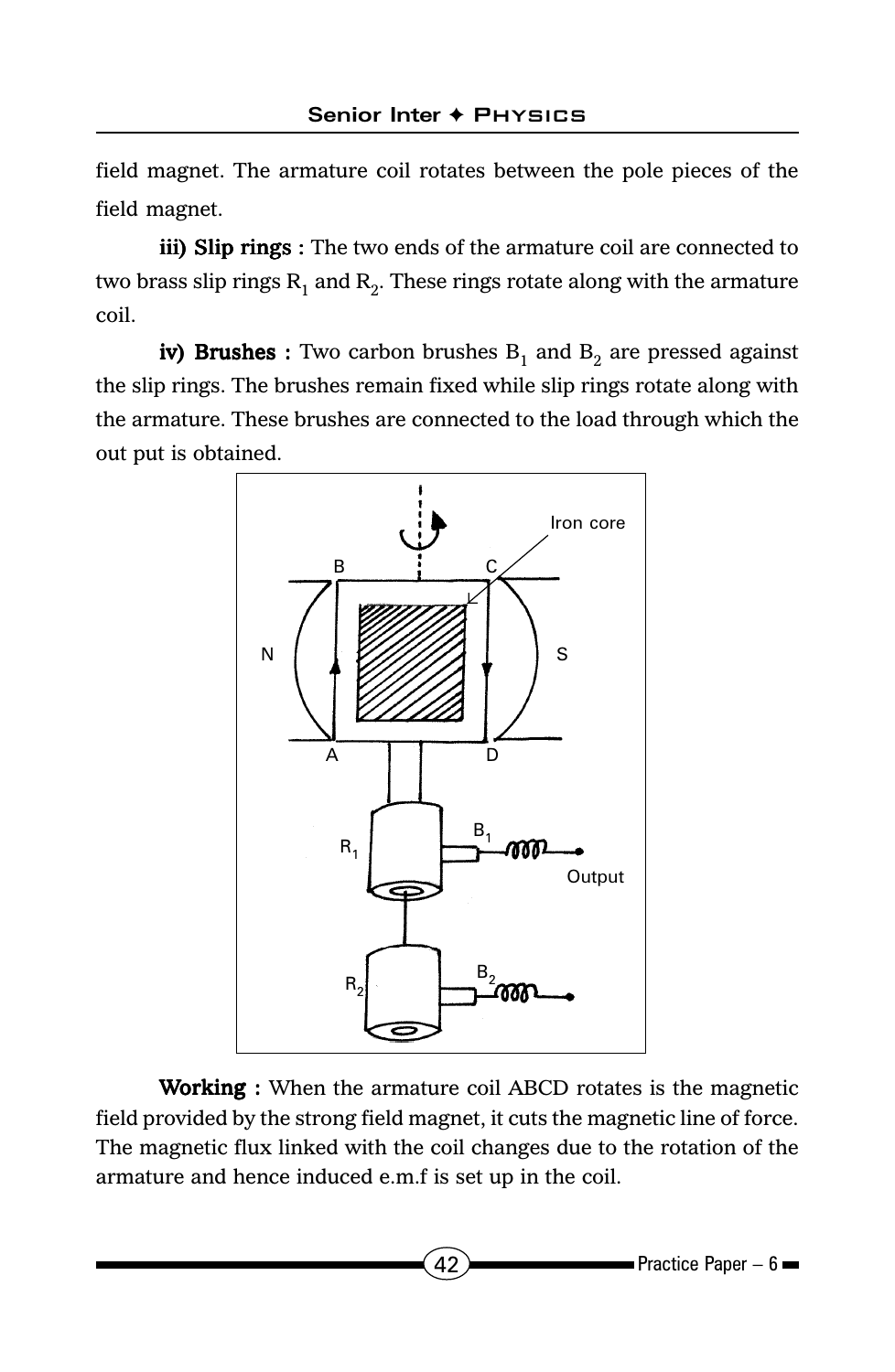The current flows out through the brush B, in one direction of half of revolution and through the brush  $B<sub>2</sub>$  in the next half revolution in the reverse direction. This process is repeated, therefore e.m.f produced is of alternating nature.

#### Theory :

- i) When the coil is rotated with a constant angular velocity (ω)
- ii) The angle between the normal to the coil and magnetic field  $\stackrel{\rightarrow}{\mathrm{B}}$  at any instant is given by  $\theta = \omega t$  —— (1)



iii) The component of magnetic field normal to the plane of the coil

$$
= B \cos \theta = B \cos \omega t \qquad \qquad \text{--- (2)}
$$

iv) Magnetic flux linked with the single turn of the coil

$$
= (B \cos \omega t) A \qquad \qquad \text{---} (3)
$$

where A is the area of the coil, if the coil has n turns

v) Total magnetic flux linked with the coil

$$
(\phi) = n(B \cos \omega t) A \qquad \qquad (4)
$$

According to Faraday's law,

$$
\varepsilon = -\frac{d\phi}{dt} = -\frac{d}{dt} \quad \text{(nBA cos \omega t)}
$$

$$
= -\text{nBA } (-\omega \sin \omega t)
$$

$$
\varepsilon = \text{nBA } \omega \sin \omega t \qquad (5)
$$

Where nBA $\omega$  is the maximum value of e.m.f  $(\varepsilon_0)$ 

$$
\varepsilon = \varepsilon_0 \sin \omega t \qquad \qquad (6) \ (\because \omega = 2\pi\nu)
$$

Instantaneous current is the circuit is given by

$$
I = \frac{\varepsilon}{R} = \frac{\varepsilon_0}{R} \sin \omega t \quad \left(\because i = \frac{\varepsilon_0}{R}\right)
$$
\n(43)   
\nPractice Paper - 6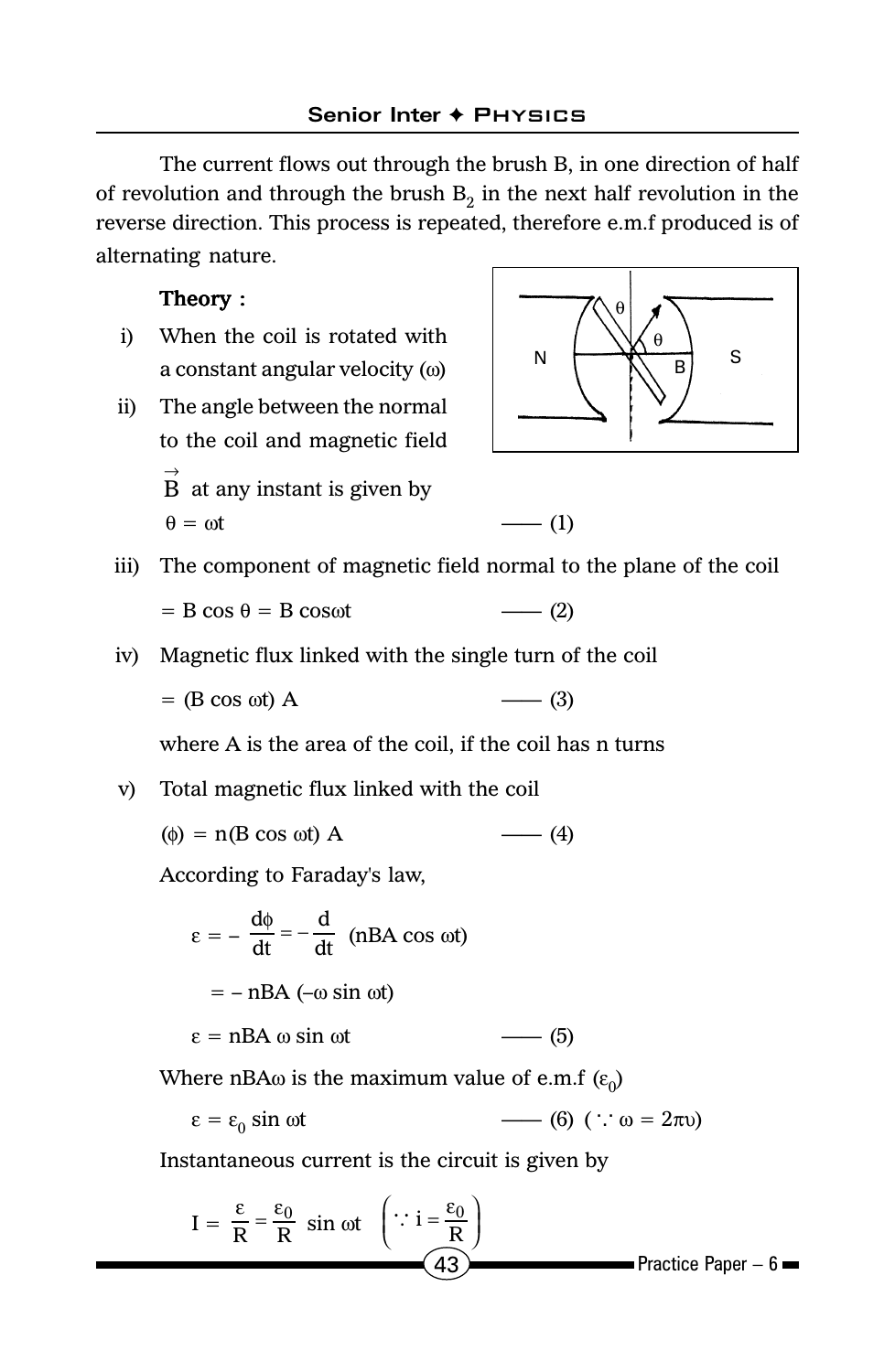$I = I_0 \sin \omega t$  —— (7)

The direction of the current changes periodically and therefore the current is called alternating current (a.c.).

### 21. Explain the principle and working of a nuclear reactor with the help of a labelled diagram.

How much 235U is consumed in a day in an atomic power house operating at 400MW, provided the whole of mass  $^{235}U$  is converted into energy ?

Ans. Principle : A nuclear reactor works on the principle of achieving controlled chain reaction in natural Uranium  $^{238}$ U enriched with  $^{235}$ U, consequently generating large amounts of heat.

A nuclear reactor consists of (1) Fuel (2) Moderator (3) Control rods (4) Radiation shielding (5) Coolant.



1. Fuel and clad : In reactor the nuclear fuel is fabricated in the form of thin and long cylindrical rods. These group of rods treated as a fuel assembly. These rods are surrounded by coolant, which is used to transfer of heat produced in them. A part of the nuclear reactor which use to store the nuclear fuel is called the core of the reactor. Natural uranium, enriched uranium, plutonium and uranium – 233 are used as nuclear fuels.

 $(44)$   $\longrightarrow$  Practice Paper – 6